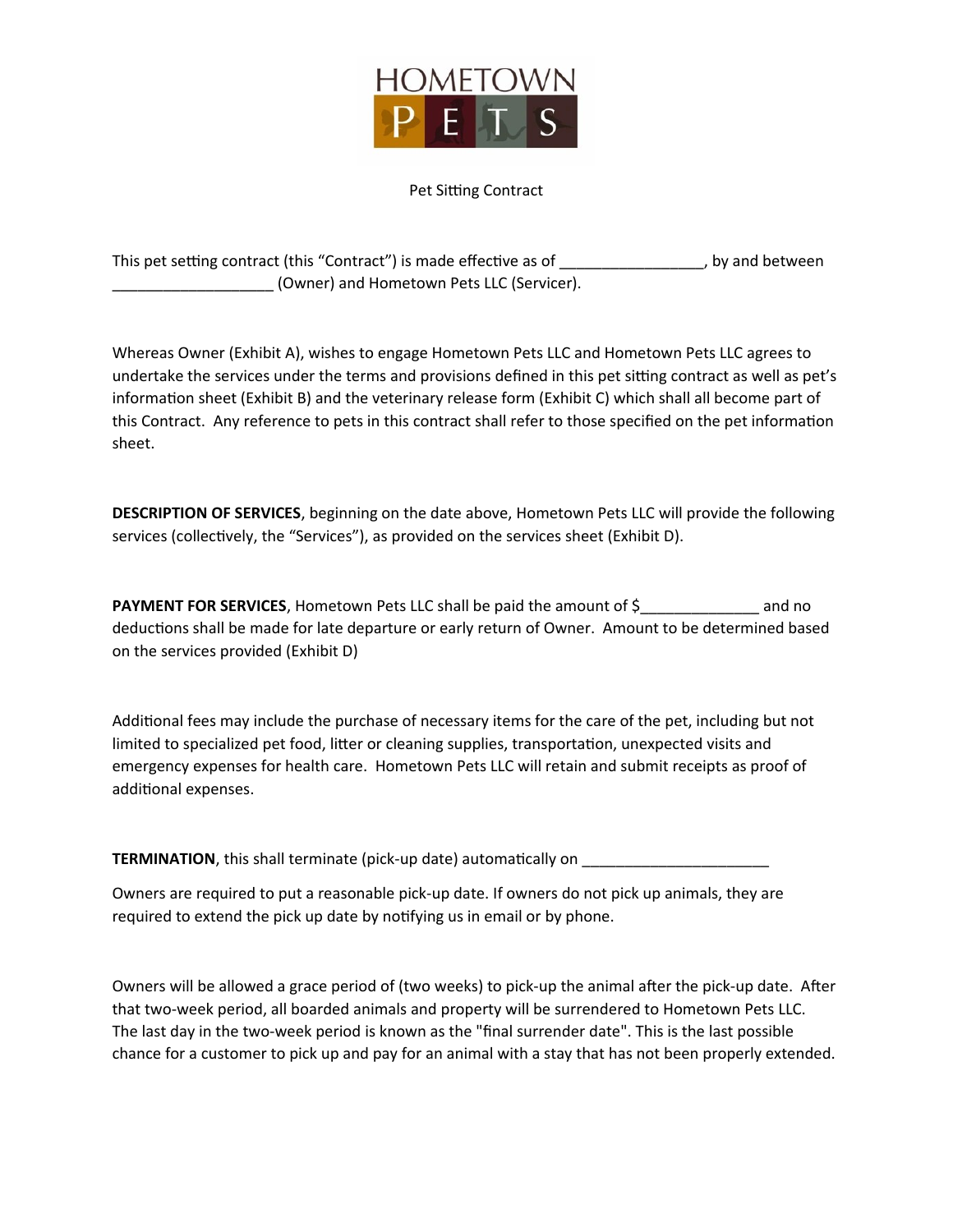Hometown Pets LLC reserves the right to sell, re-house or re-home any of the animals left behind for longer than two weeks pass the pick-up date. Your animal will immediately become for sale once the final surrender date has passed.

**EMERGENCIES**, in the event of an emergency, Hometown Pet shall contact the owner at the numbers provided to confirm choice of action. If the owner cannot be reached in a timely manner, Hometown Pets LLC is authorized to:

- a. Transport the pet(s) to the listed veterinarian on the attached Veterinary Release Form;
- b. Request on-site treatment from a veterinarian;
- c. Transport the pet(s) to an emergency clinic if the previous options are not feasible.

**ENTIRE AGREEMENT**, this Contract contains the entire agreement of the parties, and there are no other promises or conditions in any other agreement whether oral or written.

**SEVERABILITY**, if any provisions of this Contract shall be held to be invalid or unenforceable for any reason, the remaining provisions shall continue to be valid and enforceable. If a court finds that any provision of this Contract is invalid or unenforceable, but that by limiting such provision it would become valid and enforceable, then such provision shall be deemed to be written, construed and enforced as so limited.

\_\_\_\_\_\_\_\_\_\_\_\_\_\_\_\_\_\_\_\_\_\_\_\_\_\_\_\_\_\_\_\_\_\_\_\_ \_\_\_\_\_\_\_\_\_\_\_\_\_\_\_\_\_\_\_\_\_\_\_\_\_\_

\_\_\_\_\_\_\_\_\_\_\_\_\_\_\_\_\_\_\_\_\_\_\_\_\_\_\_\_\_\_\_\_\_\_\_\_\_ \_\_\_\_\_\_\_\_\_\_\_\_\_\_\_\_\_\_\_\_\_\_\_\_\_\_

**APPLICABLE LAW**, this Contract shall be governed by the laws of the State of Oregon.

Owners: Date: Development of the contract of the contract of the contract of the contract of the contract of the contract of the contract of the contract of the contract of the contract of the contract of the contract of t

Hometown Pets LLC: Notice and the set of the patient of the patient of the Date: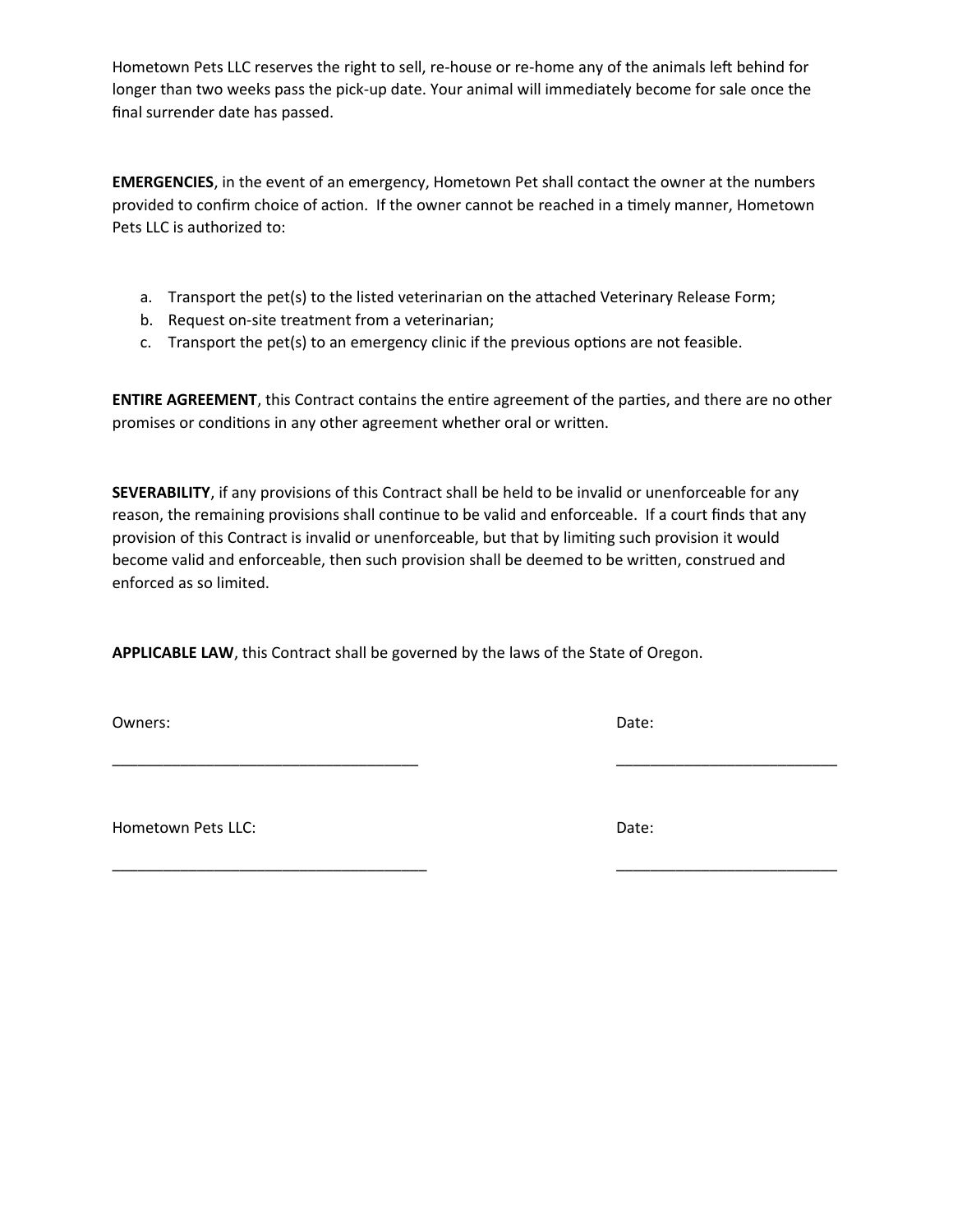# **Exhibit A**

## **Owner's Information Sheet**

Alternate Contact Information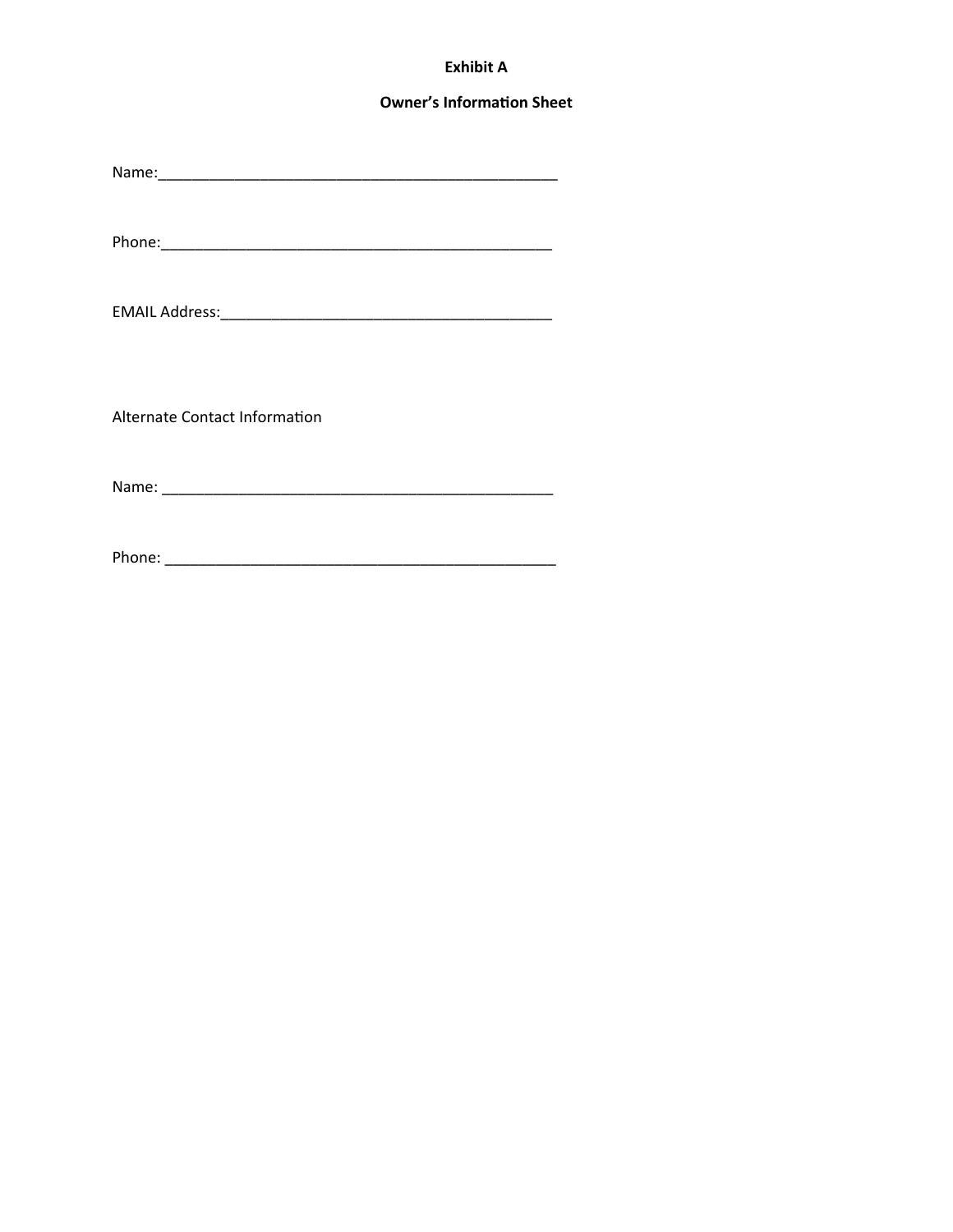## **Exhibit B**

# **Pet Information Sheet**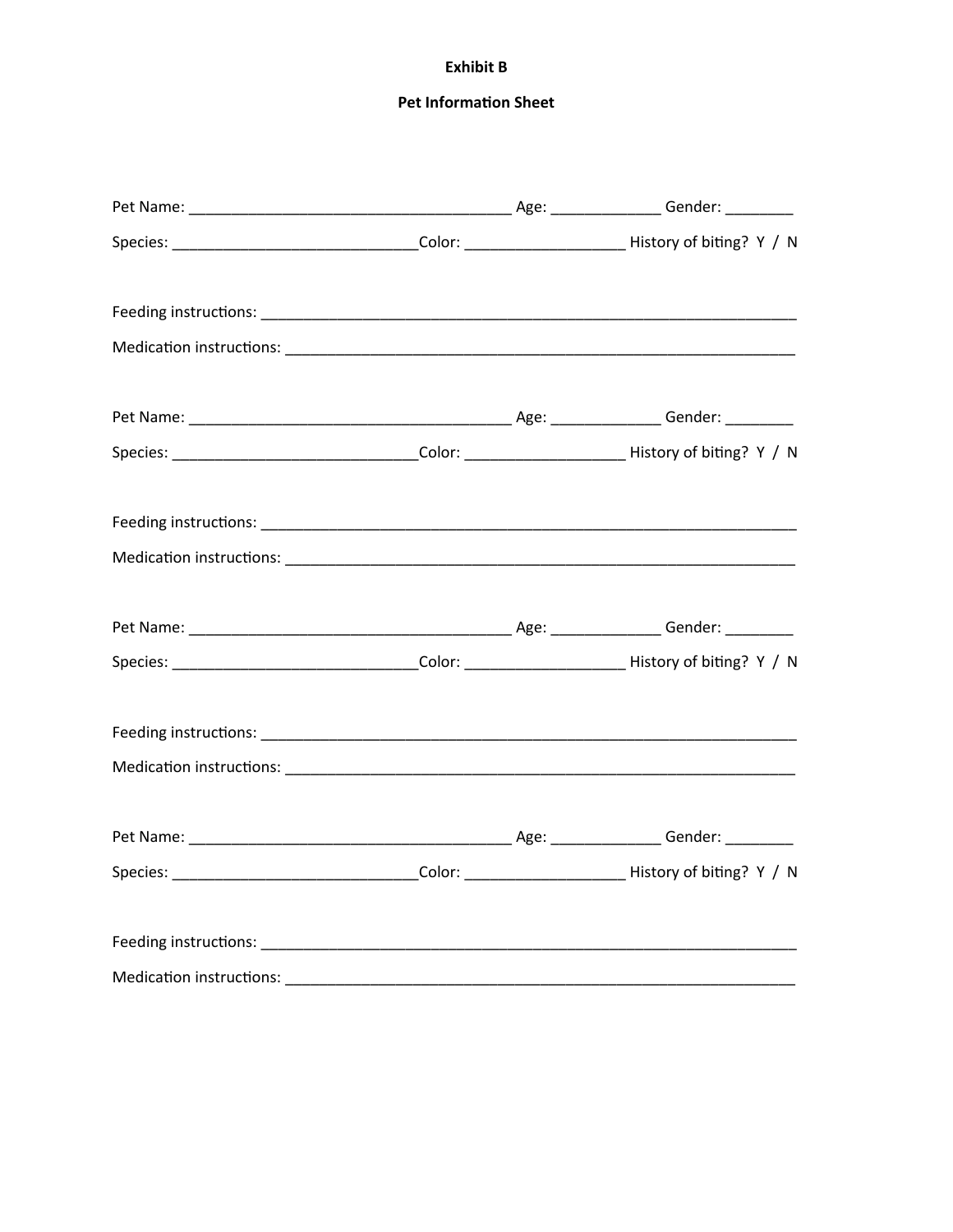# **Exhibit C**

#### **Veterinary Release Form**

## **TO WHOM IT MAY CONCERN**

I hereby authorize the attending veterinarian to treat any of my pets as listed on the Pet Information sheet and I accept full responsibility for all fees and charges incurred in the treatment of any of my pets.

Hometown Pets LLC is authorized to transport my pet to and from the veterinary clinic for treatment or to request "on-site" treatment if deemed necessary. If I cannot be reached in case of an emergency, Hometown Pets LLC shall act on my behalf to authorize any treatment excluding euthanasia.

Owner (print): \_\_\_\_\_\_\_\_\_\_\_\_\_\_\_\_\_\_\_\_\_\_\_\_\_\_\_\_\_\_

Owner (sign): \_\_\_\_\_\_\_\_\_\_\_\_\_\_\_\_\_\_\_\_\_\_\_\_\_\_\_\_\_\_\_\_\_\_\_\_\_\_\_ Date: \_\_\_\_\_\_\_\_\_\_\_\_\_\_\_\_\_\_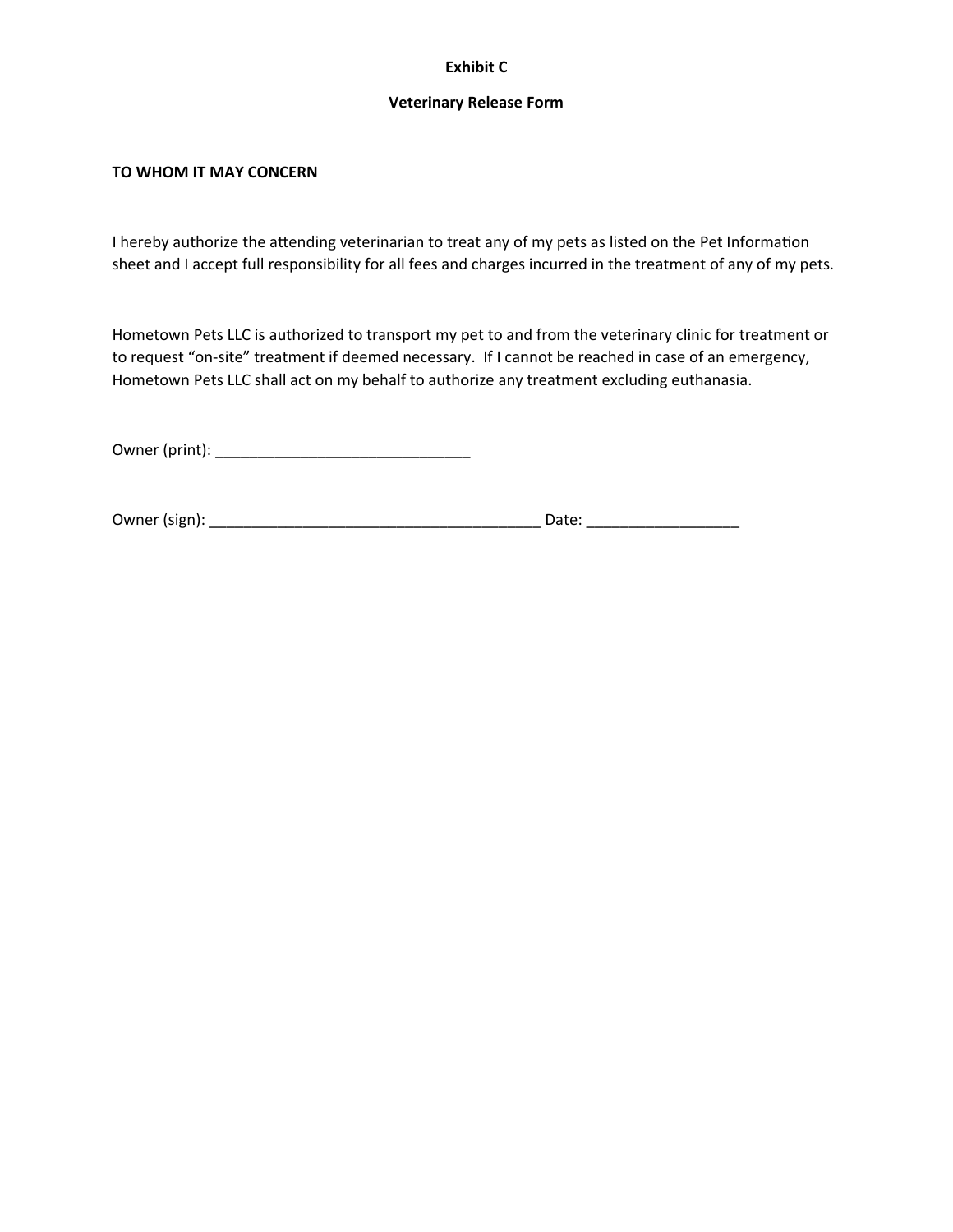# **Exhibit D**

# **Services**

All animals must be healthy, mite and disease free before being approved for drop off.

**Bearded Dragon**: With your boarding fee we provide a safe, clean environment, fresh organic greens with other organic and fresh vegetables or fruits added as their daily meal and, depending on age of the beardie, we provide dubia roaches and/or crickets, depending on availability, every 1-2 days. Will also consider their current feeding arrangement listed in Exhibit B.

Each enclosure includes:

\*UVB lighting

\*heating (basking bulb, ceramic heat emitter, radiant heat, etc.)

\*water bowl with fresh water daily

\*Either wood or man-made climb (may be removed if space needed)

Price: \$10.00/day

**Leopard Gecko**: With your boarding fee we provide a safe, clean environment, depending on age of the gecko, we will provide dubia roaches and/or crickets, depending on availability, every 1-2 days. Will also consider their current feeding arrangement listed in Exhibit B.

Each enclosure includes:

\*heating (basking bulb, ceramic heat emitter, radiant heat, etc.)

\*water bowl with fresh water daily

\*calcium dish with calcium

\*Either wood or man-made climb/hide (may be removed if space needed)

Price: \$5.00/day

**Crested Gecko**: We provide a safe, clean environment, depending on age of the gecko, we will provide gecko diet (Rapashy or Pangea) and will do dubia roaches and/or crickets, depending on availability, every 3-5 days. Will also consider their current feeding arrangement listed in Exhibit B.

Each enclosure includes:

\*heating (ceramic heat emitter, radiant heat, etc.)

- \*water bowl with fresh water daily
- \*daily misting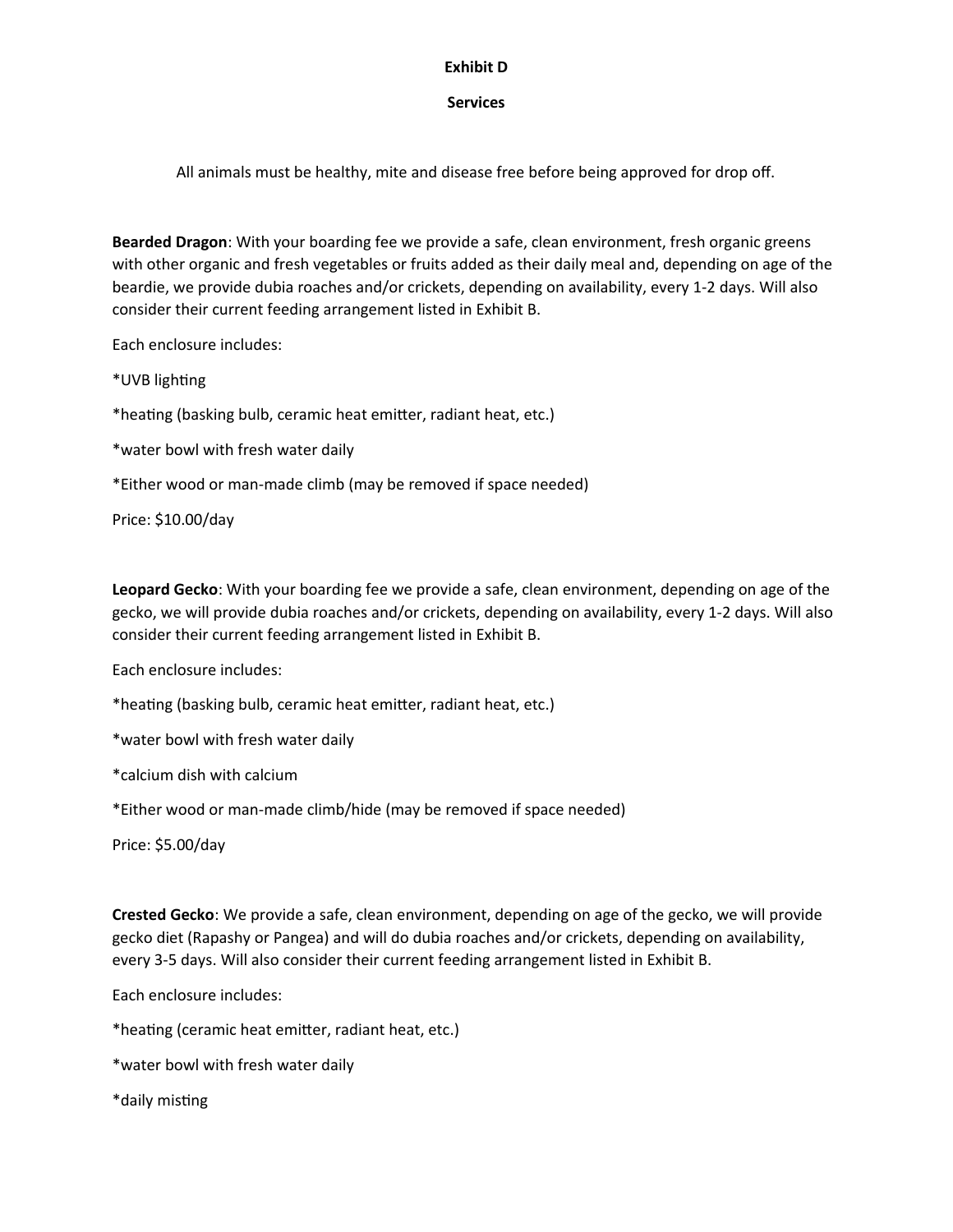\*Either wood or man-made climb/hide and additional climbing material (may be removed if space needed)

Price: \$8.00/day

**Snake**: A safe, clean environment, depending on age of the snake, we will provide a rat or mouse every 7 days (once a week). Will also consider their current feeding arrangement listed in Exhibit B.

Each enclosure includes:

\*heating (basking bulb, ceramic heat emitter, radiant heat, etc.)

\*water bowl with fresh water daily

\*Either wood or man-made climb/hide (may be removed if space needed)

\*Depending on length of stay we use either paper towel for short stays or 100% Natural Cypress substrate for long-term & humidity maintenance.

Price: \$5.00/day (not including food). Additional fee will apply based on food fed.

**Guinea Pig/Rabbit**: A safe, clean environment, with food and water freshened every day. Will also consider their current feeding arrangement listed in Exhibit B.

Each enclosure includes:

\*food bowl with guinea pig/rabbit fortified diet. Timothy hay will also be provided daily.

\*water bowl or bottle with fresh water daily

\*Either wood or man-made hide (may be removed if space needed)

\* 100% Aspen bedding substrate.

Price: \$8.00/day

**Rat/Hamster**: A safe, clean environment, with food and water freshened every day. Will also consider their current feeding arrangement listed in Exhibit B.

Each enclosure includes:

\*food bowl with a fortified diet.

\*water bowl or bottle with fresh water daily

\*Either wood or man-made hide (may be removed if space needed)

\* 100% Aspen bedding substrate.

Price: \$5.00/day